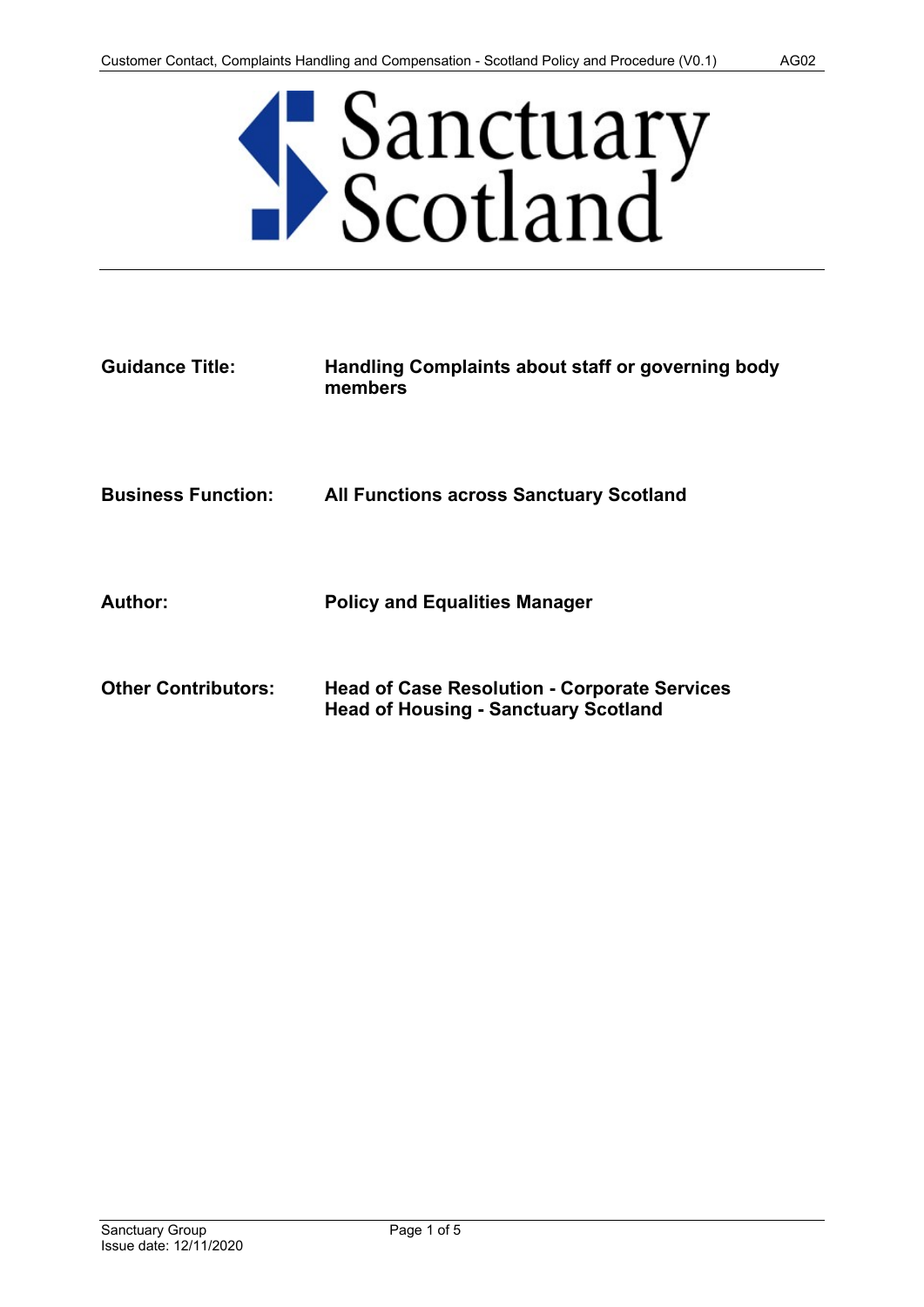### **Handling complaints about staff or governing body members**

Complaints about staff and senior staff can be difficult to handle, as there may be a conflict of interest for the staff investigating the complaint. When serious complaints are raised against senior staff or committee members, it is particularly important that the investigation is conducted by an individual who is independent of the situation. We must ensure we have strong governance arrangements in place that set out clear procedures for handling such complaints.

The SHR specifies that a serious complaint against senior staff or the governing body of an RSL is a 'notifiable event', and as such the regulator must be informed immediately. It has also drawn up 'regulatory expectations' for the handling of serious complaints against the Chief Executive. These can be found on the SHR website [www.scottishhousingregulator.gov.uk.](http://www.scottishhousingregulator.gov.uk/)

## **1. Immediate action following notification of a complaint**

- 1.1 The action to be taken will depend on whether a person has been named on a complaint, or is a person complained about.
- 1.2 Where a person has been named in a complaint, but the complaint is not about their actions or inactions, then the person(s) administering the complaint will tell them (as soon as practically possible) that a complaint which mentioned their name has been received. This is for information only as it is unlikely that they will need to be involved in the complaint process.
- 1.3 Where a person is complained about (not necessarily named, but identifiable), this person should be told that a complaint about them has been received as soon as practically possible after the receipt of the complaint.
- 1.4 The person complained about will be provided with as much information as possible about the complaint and any supporting information. They will be told how and when they will be given the opportunity to respond to the issues raised.
- 1.5 If other staff members have been, or need to be notified about the complaint, the person complained about should be informed.
- 1.6 Wherever possible, appropriate and where this complaints process permits, the staff member complained about will be involved in the discussions relating to the resolution of a complaint. This is also dependent on the staff member being willing to assist the resolution through discussion. This can take the form of a direct discussion with the complainant, the facilitation of a discussion with an impartial third person conveying all parties. Or an impartial third person which is acceptable to all parties helping those involved to talk to each other and find a solution.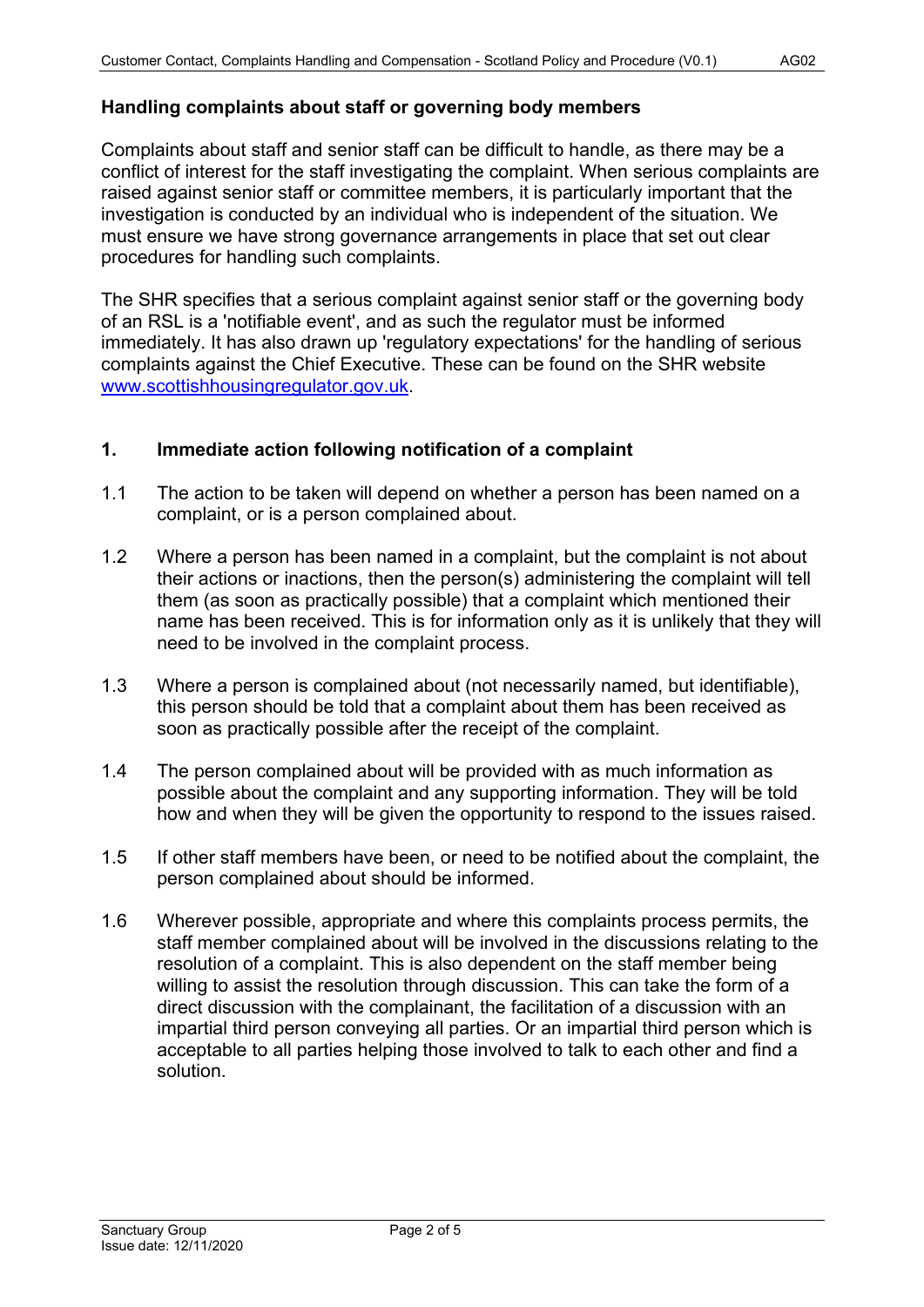# **2. Complaint investigation and decision**

- 2.1 As part of any complaint investigation related to a staff member, the complaints handler should arrange for the person complained about to provide their response to the issues raised in the complaint.
- 2.2 Wherever possible, the person complained about will be given the opportunity to comment on the information provided by the complainant and to offer any additional information to support their response.
- 2.3 The person complained about will receive a copy of any decision outcome sent to complainant and this will be provided (wherever possible) at the same time that the complainant is contacted with this outcome. The staff member should also be informed at the same time of any next steps and what this might mean for them such as an internal or external review process.
- 2.4 The person complained about should be involved in any learning or actions which result from the complaint outcome decision. The person should also be offered the opportunity to discuss their experience with an appropriate person as to how the complaint has been dealt with and the impact on them.
- 2.5 Where a complainant does not accept the decision reached, the person complained about should be:
	- kept informed of all the following stages of escalation;
	- given the opportunity to see and comment on review documents;
	- updated with any changes or outcomes as soon as practically possible;
	- supported throughout the process by the named contact;
	- told straight away about any implications relating to an outcome; and
	- included in any learning action which result from the review. The staff member should be given feedback in order to understand the decision and any recommendations made. The person complained about should have the opportunity to help identify any shortfalls and contributory factors and in the development of solutions to effectively address or reduce the likelihood of recurrence.

# **3. Complaints about senior staff or governing body members**

3.1 Complaints about senior staff or governing body members can be difficult to handle, as there may be a conflict of interest for the staff investigating the complaint. When serious complaints are raised against senior staff or governing body members, it is particularly important that the investigation is conducted by an individual who is independent of the situation. The SHR specifies that a serious complaint against senior staff or the governing body of a Registered Social Landlord is a 'notifiable event', and as such the regulator must be informed immediately. It has also drawn up 'regulatory expectations' for the handling of serious complaints against the Director of Sanctuary Scotland. This specifies that Sanctuary must seek independent, professional advice to support us in handling, and in some cases investigating, the complaint.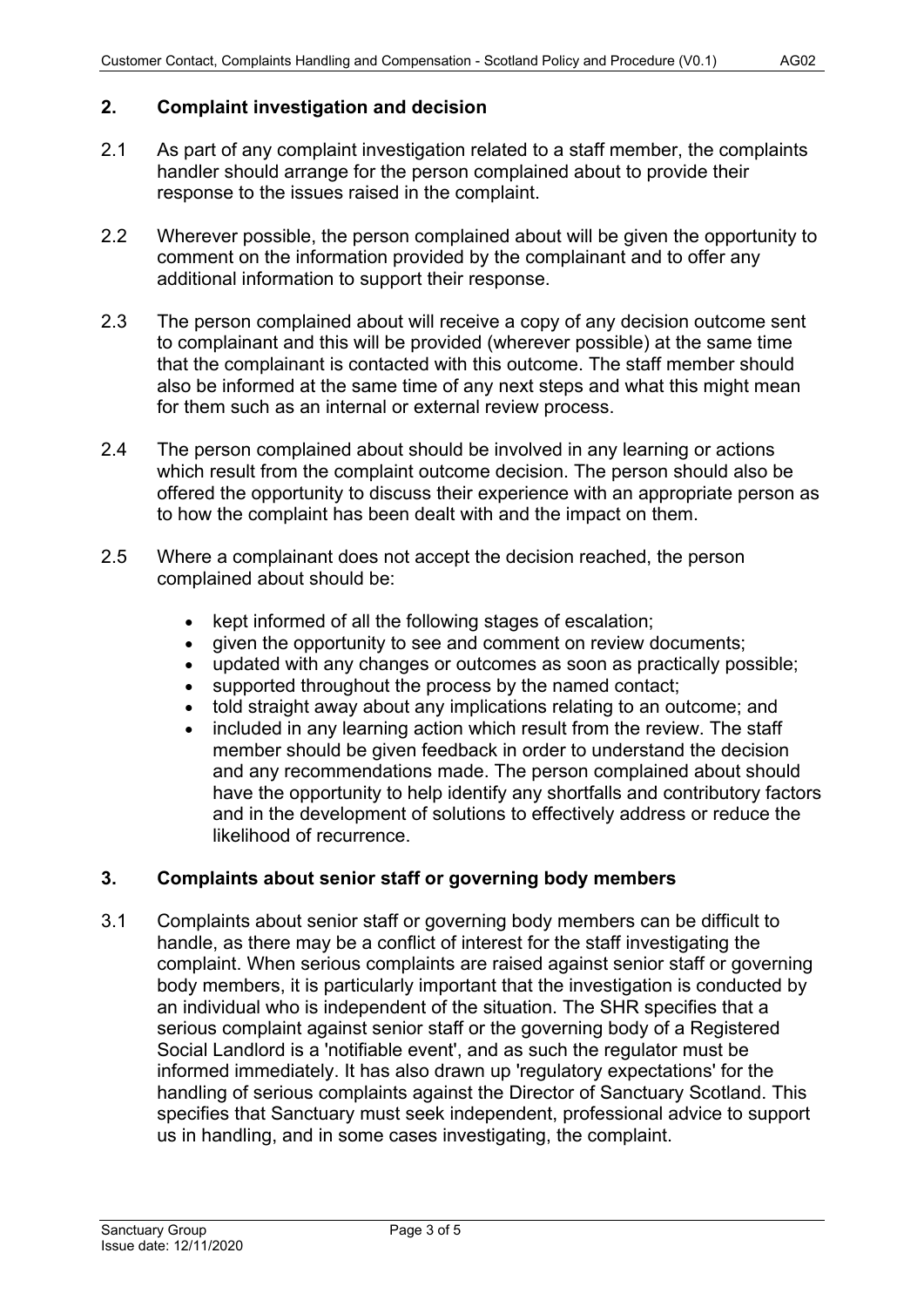- 3.2 The SHR's expectations also specify that strong governance arrangements must be in place that set out clear procedures for handling such complaints, including the governing body's role in such cases. Sanctuary's processes specify the measures in place to ensure this is achieved, and the types of complaints it considers 'serious'.
- 3.3 When a serious complaint has been made against the Director of Sanctuary Scotland, a member of Sanctuary Group with the position of Group Director or more senior will investigate the complaint. Where possible, investigations will be completed within 20 working days.
- 3.4 All governing body members will be informed of any decision to carry out an investigation regarding a serious complaint about the Director of Sanctuary Scotland. The governing body will not be told about any detail, until the outcome of the investigation is communicated.
- 3.5 Following investigation, the person carrying out the investigation will make a decision regarding any further action. Where disciplinary action against the Director is recommended, the Disciplinary - [Group Procedure](https://solis/PolicyManagement/policy/Policies/Forms/Policy%20Document%20Set/docsethomepage.aspx?ID=3940&FolderCTID=0x0120D52000DE99EA054D4DF944BE591D81E49729D0008C670BDB86BED740B0B89E295CD8357C&List=a03723e1-d48b-4958-9669-9b86a90ef8b0&RootFolder=%2FPolicyManagement%2Fpolicy%2FPolicies%2FDisciplinary%20%2D%20Group&RecSrc=%2FPolicyManagement%2Fpolicy%2FPolicies%2FDisciplinary%20%2D%20Group) will be followed.
- 3.6 The person carrying out the investigation is responsible for responding to the complainant.
- 3.7 The SHR's Regulatory Expectations on serious complaints against the Director can be found on the SHR website.
- 3.8 We also have arrangements for handling minor complaints against the Director and for complaints against other senior staff and the governing body. These arrangements take account of the need to ensure that the final decision is fair, objective and impartial.
- 3.9 When a minor complaint has been made against the Director, a member of Sanctuary Group of position Group Director or more senior will investigate, or nominate someone to investigate, the complaint in accordance with the complaints handling procedure.
- 3.10 Serious Complaints against governing body members will be investigated by the Director and/or the Chairperson of the relevant governing body. All governing body members will be informed of any decision to carry out an investigation regarding a serious complaint against a governing body member. The governing body will not be told about any detail, which must remain confidential until the outcome of the investigation is communicated.
- 3.11 Following investigation, the person(s) carrying out the investigation will make a decision regarding any further action. Where action against a governing body member is considered necessary, the appropriate provisions of the relevant constitution/rules will be followed.
- 3.12 When a minor complaint has been made against a governing body member, the Director will investigate the complaint in accordance with the complaints handling procedure. The relevant Chairperson will be advised and kept advised of the progress, and outcome of the investigation.